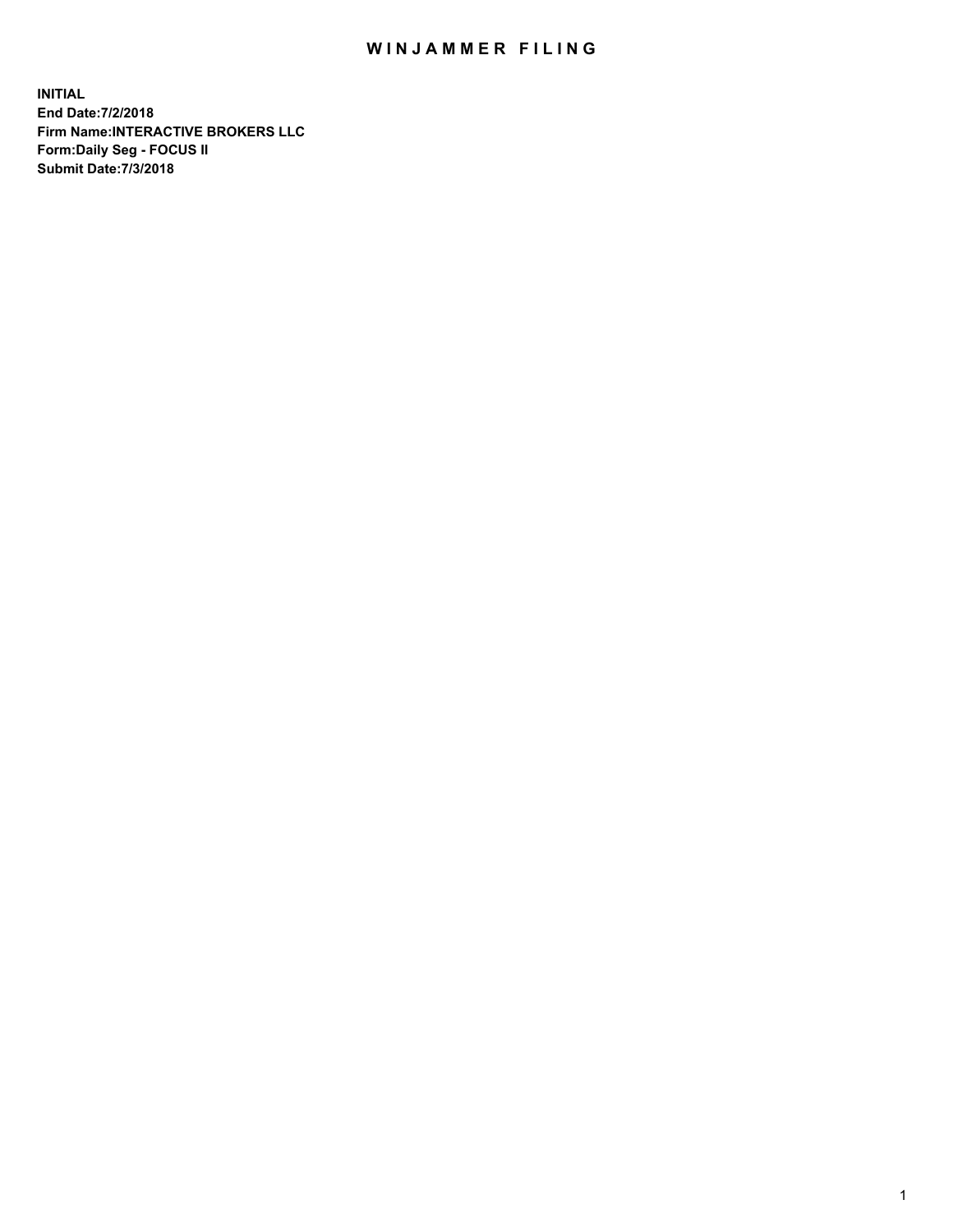**INITIAL End Date:7/2/2018 Firm Name:INTERACTIVE BROKERS LLC Form:Daily Seg - FOCUS II Submit Date:7/3/2018 Daily Segregation - Cover Page**

| Name of Company                                                                                                                                                                                                                                                                                                                | <b>INTERACTIVE BROKERS LLC</b>                                                      |
|--------------------------------------------------------------------------------------------------------------------------------------------------------------------------------------------------------------------------------------------------------------------------------------------------------------------------------|-------------------------------------------------------------------------------------|
| <b>Contact Name</b>                                                                                                                                                                                                                                                                                                            | James Menicucci                                                                     |
| <b>Contact Phone Number</b>                                                                                                                                                                                                                                                                                                    | 203-618-8085                                                                        |
| <b>Contact Email Address</b>                                                                                                                                                                                                                                                                                                   | jmenicucci@interactivebrokers.c<br>om                                               |
| FCM's Customer Segregated Funds Residual Interest Target (choose one):<br>a. Minimum dollar amount: ; or<br>b. Minimum percentage of customer segregated funds required:% ; or<br>c. Dollar amount range between: and; or<br>d. Percentage range of customer segregated funds required between:% and%.                         | $\overline{\mathbf{0}}$<br>$\overline{\mathbf{0}}$<br>155,000,000 245,000,000<br>00 |
| FCM's Customer Secured Amount Funds Residual Interest Target (choose one):<br>a. Minimum dollar amount: ; or<br>b. Minimum percentage of customer secured funds required:%; or<br>c. Dollar amount range between: and; or<br>d. Percentage range of customer secured funds required between:% and%.                            | $\overline{\mathbf{0}}$<br>0<br>80,000,000 120,000,000<br>00                        |
| FCM's Cleared Swaps Customer Collateral Residual Interest Target (choose one):<br>a. Minimum dollar amount: ; or<br>b. Minimum percentage of cleared swaps customer collateral required:% ; or<br>c. Dollar amount range between: and; or<br>d. Percentage range of cleared swaps customer collateral required between:% and%. | <u>0</u><br><u>0</u><br>0 <sub>0</sub><br>0 <sub>0</sub>                            |

Attach supporting documents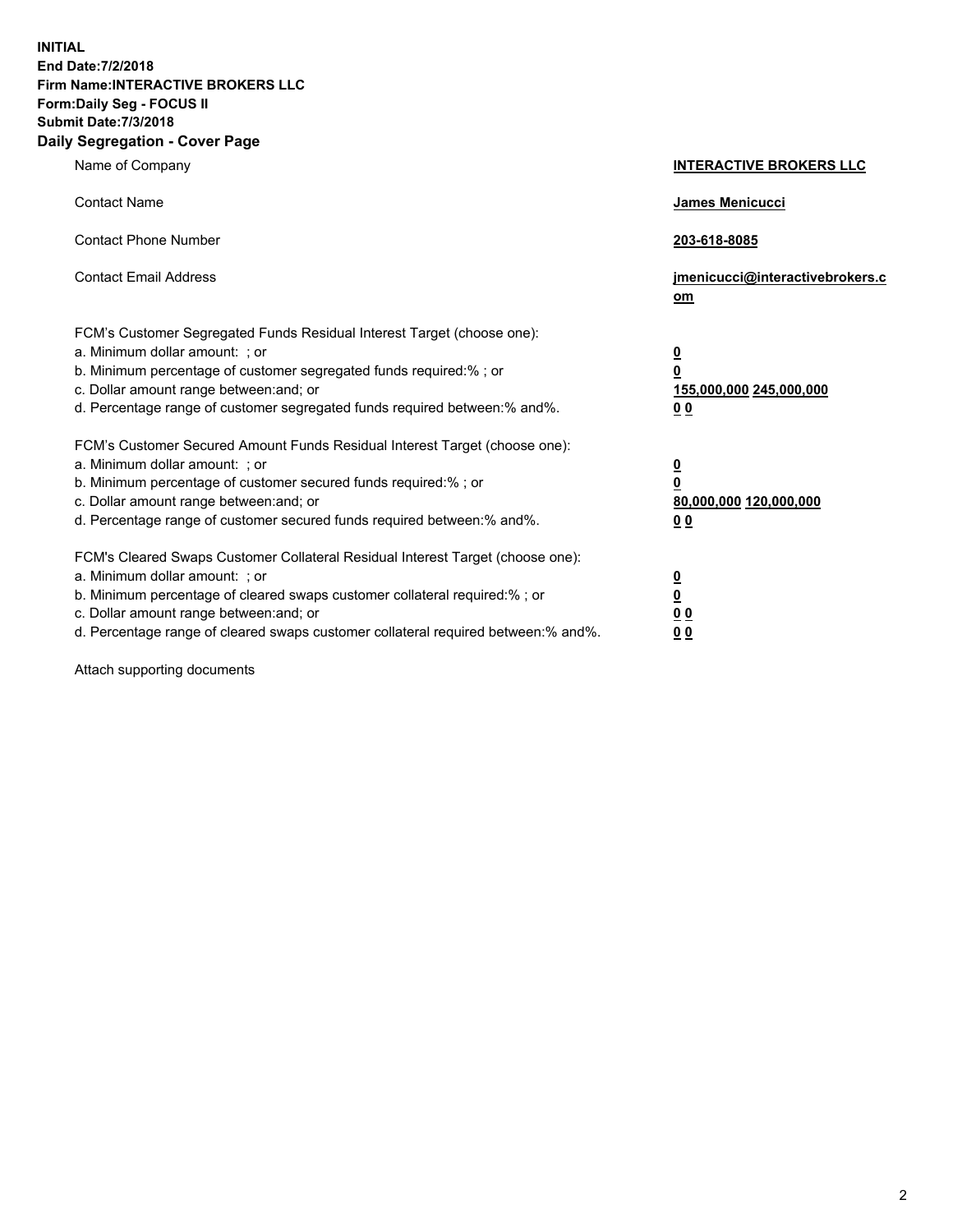**INITIAL End Date:7/2/2018 Firm Name:INTERACTIVE BROKERS LLC Form:Daily Seg - FOCUS II Submit Date:7/3/2018 Daily Segregation - Secured Amounts**

|     | Foreign Futures and Foreign Options Secured Amounts                                         |                                                 |
|-----|---------------------------------------------------------------------------------------------|-------------------------------------------------|
|     | Amount required to be set aside pursuant to law, rule or regulation of a foreign            | $0$ [7305]                                      |
|     | government or a rule of a self-regulatory organization authorized thereunder                |                                                 |
| 1.  | Net ledger balance - Foreign Futures and Foreign Option Trading - All Customers             |                                                 |
|     | A. Cash                                                                                     | 447,302,698 [7315]                              |
|     | B. Securities (at market)                                                                   | 0 [7317]                                        |
| 2.  | Net unrealized profit (loss) in open futures contracts traded on a foreign board of trade   | <u>-12,761,882</u> [7325]                       |
| 3.  | Exchange traded options                                                                     |                                                 |
|     | a. Market value of open option contracts purchased on a foreign board of trade              | 354,805 [7335]                                  |
|     | b. Market value of open contracts granted (sold) on a foreign board of trade                | <b>-45,037</b> [7337]                           |
| 4.  | Net equity (deficit) (add lines 1.2. and 3.)                                                | 434,850,584 [7345]                              |
| 5.  | Account liquidating to a deficit and account with a debit balances - gross amount           | 78,668 [7351]                                   |
|     | Less: amount offset by customer owned securities                                            | 0 [7352] 78,668 [7354]                          |
| 6.  | Amount required to be set aside as the secured amount - Net Liquidating Equity              | 434,929,252 [7355]                              |
|     | Method (add lines 4 and 5)                                                                  |                                                 |
| 7.  | Greater of amount required to be set aside pursuant to foreign jurisdiction (above) or line | 434,929,252 [7360]                              |
|     | 6.                                                                                          |                                                 |
|     | FUNDS DEPOSITED IN SEPARATE REGULATION 30.7 ACCOUNTS                                        |                                                 |
| 1.  | Cash in banks                                                                               |                                                 |
|     | A. Banks located in the United States                                                       | 81,239,855 [7500]                               |
|     | B. Other banks qualified under Regulation 30.7                                              | 0 [7520] 81,239,855 [7530]                      |
| 2.  | Securities                                                                                  |                                                 |
|     | A. In safekeeping with banks located in the United States                                   | 371,741,342 [7540]                              |
|     | B. In safekeeping with other banks qualified under Regulation 30.7                          | 0 [7560] 371,741,342 [7570]                     |
| 3.  | Equities with registered futures commission merchants                                       |                                                 |
|     | A. Cash                                                                                     | $0$ [7580]                                      |
|     | <b>B.</b> Securities                                                                        | $0$ [7590]                                      |
|     | C. Unrealized gain (loss) on open futures contracts                                         | $0$ [7600]                                      |
|     | D. Value of long option contracts                                                           | $0$ [7610]                                      |
|     | E. Value of short option contracts                                                          | 0 [7615] 0 [7620]                               |
| 4.  | Amounts held by clearing organizations of foreign boards of trade                           |                                                 |
|     | A. Cash                                                                                     | $0$ [7640]                                      |
|     | <b>B.</b> Securities                                                                        | $0$ [7650]                                      |
|     | C. Amount due to (from) clearing organization - daily variation                             | $0$ [7660]                                      |
|     | D. Value of long option contracts                                                           | $0$ [7670]                                      |
|     | E. Value of short option contracts                                                          | 0 [7675] 0 [7680]                               |
| 5.  | Amounts held by members of foreign boards of trade                                          |                                                 |
|     | A. Cash                                                                                     | 111,826,981 [7700]                              |
|     | <b>B.</b> Securities                                                                        | $0$ [7710]                                      |
|     | C. Unrealized gain (loss) on open futures contracts                                         | -5,184,647 <sup>[7720]</sup>                    |
|     | D. Value of long option contracts                                                           | 354,805 [7730]                                  |
|     | E. Value of short option contracts                                                          | <u>-45,037</u> [7735] <u>106,952,102</u> [7740] |
| 6.  | Amounts with other depositories designated by a foreign board of trade                      | 0 [7760]                                        |
| 7.  | Segregated funds on hand                                                                    | $0$ [7765]                                      |
| 8.  | Total funds in separate section 30.7 accounts                                               | 559,933,299 [7770]                              |
| 9.  | Excess (deficiency) Set Aside for Secured Amount (subtract line 7 Secured Statement         | 125,004,047 [7380]                              |
|     | Page 1 from Line 8)                                                                         |                                                 |
| 10. | Management Target Amount for Excess funds in separate section 30.7 accounts                 | 80,000,000 [7780]                               |
| 11. | Excess (deficiency) funds in separate 30.7 accounts over (under) Management Target          | 45,004,047 [7785]                               |
|     |                                                                                             |                                                 |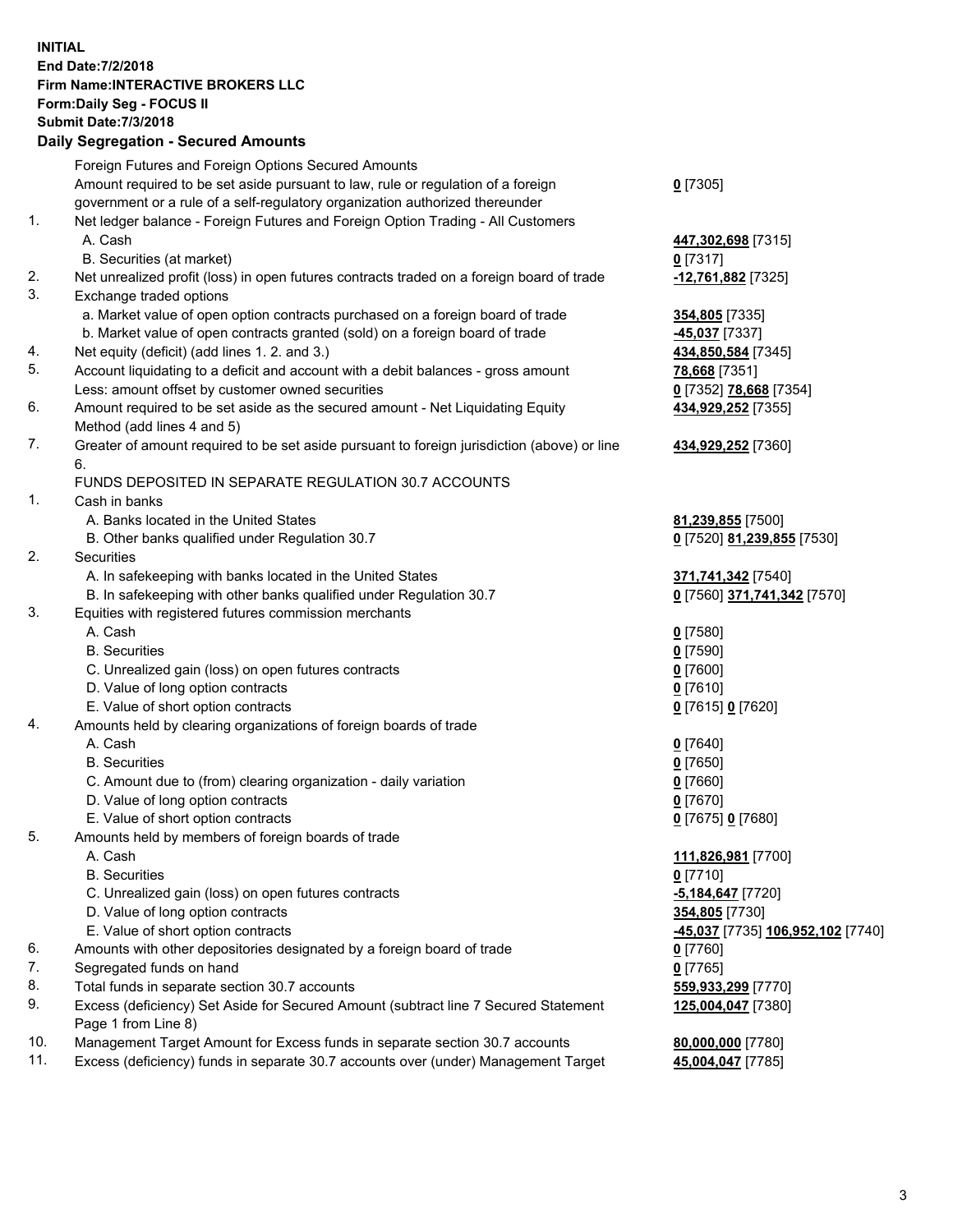**INITIAL End Date:7/2/2018 Firm Name:INTERACTIVE BROKERS LLC Form:Daily Seg - FOCUS II Submit Date:7/3/2018 Daily Segregation - Segregation Statement** SEGREGATION REQUIREMENTS(Section 4d(2) of the CEAct) 1. Net ledger balance A. Cash **4,017,077,398** [7010] B. Securities (at market) **0** [7020] 2. Net unrealized profit (loss) in open futures contracts traded on a contract market **-3,942,719** [7030] 3. Exchange traded options A. Add market value of open option contracts purchased on a contract market **232,098,116** [7032] B. Deduct market value of open option contracts granted (sold) on a contract market **-228,789,757** [7033] 4. Net equity (deficit) (add lines 1, 2 and 3) **4,016,443,038** [7040] 5. Accounts liquidating to a deficit and accounts with debit balances - gross amount **163,854** [7045] Less: amount offset by customer securities **0** [7047] **163,854** [7050] 6. Amount required to be segregated (add lines 4 and 5) **4,016,606,892** [7060] FUNDS IN SEGREGATED ACCOUNTS 7. Deposited in segregated funds bank accounts A. Cash **509,667,720** [7070] B. Securities representing investments of customers' funds (at market) **2,592,794,070** [7080] C. Securities held for particular customers or option customers in lieu of cash (at market) **0** [7090] 8. Margins on deposit with derivatives clearing organizations of contract markets A. Cash **20,692,375** [7100] B. Securities representing investments of customers' funds (at market) **1,112,493,288** [7110] C. Securities held for particular customers or option customers in lieu of cash (at market) **0** [7120] 9. Net settlement from (to) derivatives clearing organizations of contract markets **-19,900,427** [7130] 10. Exchange traded options A. Value of open long option contracts **231,945,764** [7132] B. Value of open short option contracts **-228,728,765** [7133] 11. Net equities with other FCMs A. Net liquidating equity **0** [7140] B. Securities representing investments of customers' funds (at market) **0** [7160] C. Securities held for particular customers or option customers in lieu of cash (at market) **0** [7170] 12. Segregated funds on hand **0** [7150] 13. Total amount in segregation (add lines 7 through 12) **4,218,964,025** [7180] 14. Excess (deficiency) funds in segregation (subtract line 6 from line 13) **202,357,133** [7190] 15. Management Target Amount for Excess funds in segregation **155,000,000** [7194] **47,357,133** [7198]

16. Excess (deficiency) funds in segregation over (under) Management Target Amount Excess